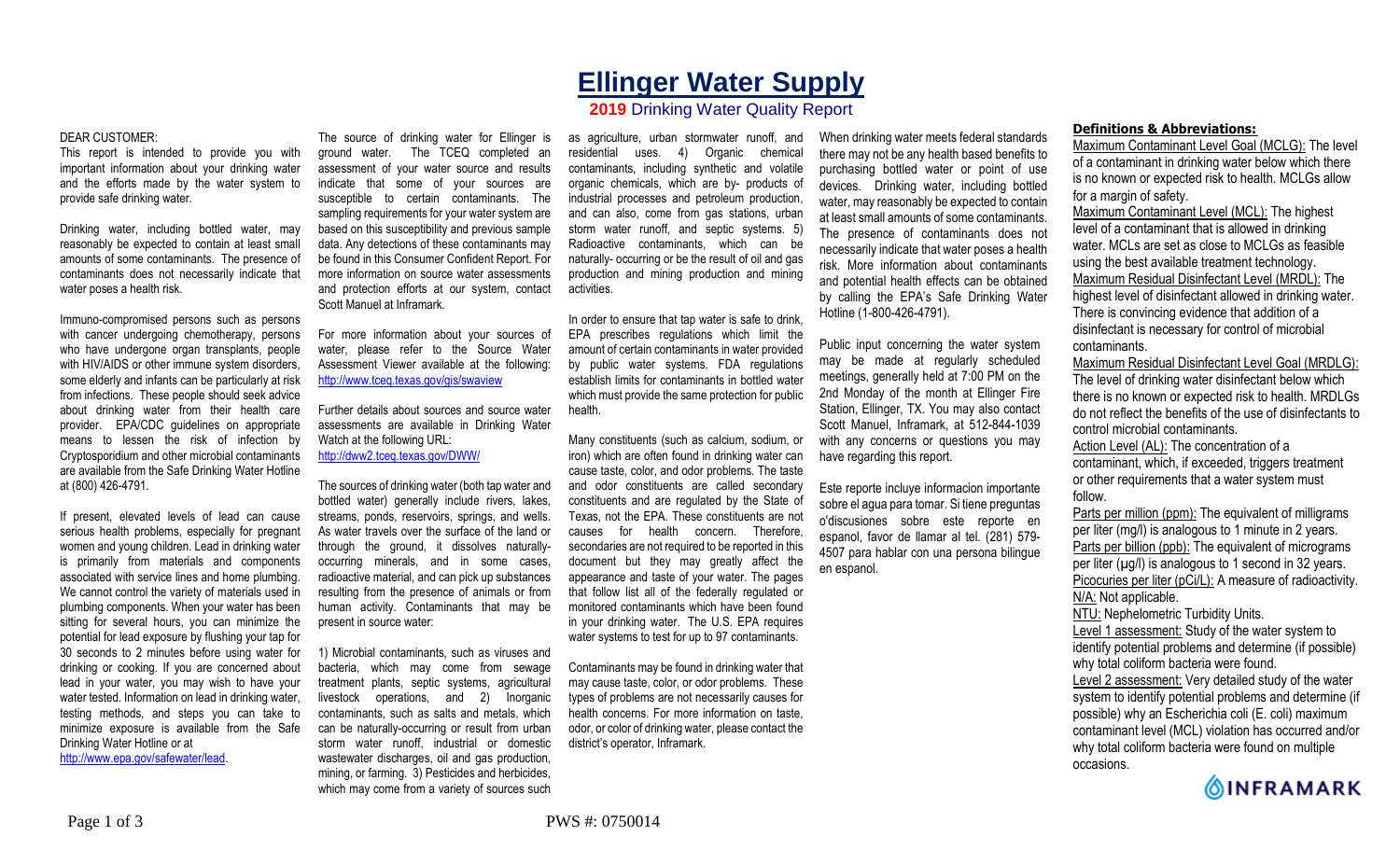|                                                                                                                                                                                                                                                            | Unit                                |      |                             | Average                              | Minimum - Maximum                                        |                | In.               |                                                                                                                                                                                                                               |  |
|------------------------------------------------------------------------------------------------------------------------------------------------------------------------------------------------------------------------------------------------------------|-------------------------------------|------|-----------------------------|--------------------------------------|----------------------------------------------------------|----------------|-------------------|-------------------------------------------------------------------------------------------------------------------------------------------------------------------------------------------------------------------------------|--|
| <b>Substance</b>                                                                                                                                                                                                                                           | <b>of</b><br><b>Measure</b>         | Year | <b>MCL</b>                  | Level<br><b>Detected</b>             | Level<br><b>Detected</b>                                 | <b>MCLG</b>    | Compliance        | <b>Typical Sources</b>                                                                                                                                                                                                        |  |
| Radioactive Contaminants (Regulated at the Water Plant)                                                                                                                                                                                                    |                                     |      |                             |                                      |                                                          |                |                   |                                                                                                                                                                                                                               |  |
| <b>Combined Radium</b>                                                                                                                                                                                                                                     | pCi/L                               | 2016 | $5\phantom{.0}$             | 1.5                                  | $1.5 - 1.5$                                              | $\mathbf 0$    | Yes               | Erosion of natural deposits.                                                                                                                                                                                                  |  |
| Gross Beta                                                                                                                                                                                                                                                 | pCi/L                               | 2016 | 50                          | 9.5                                  | $9.5 - 9.5$                                              | 0              | Yes               | Decay of natural and man-made deposits.                                                                                                                                                                                       |  |
| <b>Unregulated Contaminants</b>                                                                                                                                                                                                                            |                                     |      |                             |                                      |                                                          |                |                   |                                                                                                                                                                                                                               |  |
| Dibromochloromethane                                                                                                                                                                                                                                       | ppb                                 | 2019 | N/A                         |                                      | $1 - 1$                                                  | N/A            | <b>Yes</b>        | By-product of drinking water disinfection.                                                                                                                                                                                    |  |
| Bromoform                                                                                                                                                                                                                                                  | ppb                                 | 2019 | N/A                         | 1.3                                  | $1.3 - 1.3$                                              | N/A            | <b>Yes</b>        | By-product of drinking water disinfection.                                                                                                                                                                                    |  |
| Unregulated contaminants are those for which EPA has not established drinking water standards. The purpose of unregulated contaminant monitoring is to assist EPA in determining the occurrence of unregulated contaminants in<br>requlation is warranted. |                                     |      |                             |                                      |                                                          |                |                   |                                                                                                                                                                                                                               |  |
| Inorganic Contaminants (Regulated at the Water Plant)                                                                                                                                                                                                      |                                     |      |                             |                                      |                                                          |                |                   |                                                                                                                                                                                                                               |  |
| Fluoride                                                                                                                                                                                                                                                   | ppm                                 | 2018 | $\overline{4}$              | 0.54                                 | $0.54 - 0.54$                                            | $\overline{4}$ | Yes               | Erosion of natural deposits; water additive which promotes strong teeth; discharge from fertilizer and<br>aluminum factories.                                                                                                 |  |
| Arsenic                                                                                                                                                                                                                                                    | ppb                                 | 2019 | 10 <sup>°</sup>             | 13.18                                | $12.3 - 14.9$                                            | $\mathbf 0$    | No                | Erosion of natural deposits; runoff from orchards; runoff from glass, and electronics production<br>wastes.                                                                                                                   |  |
|                                                                                                                                                                                                                                                            |                                     |      |                             |                                      |                                                          |                |                   | Health Effects: Some people who drink water containing arsenic in excess of the MCL over many years could experience skin damage or problems with their circulatory system, and may have an increased risk of getting cancer. |  |
| Barium                                                                                                                                                                                                                                                     | ppm                                 | 2018 | $\overline{2}$              | 0.22                                 | $0.22 - 0.22$                                            | $\overline{2}$ | Yes               | Discharge of drilling wastes; discharge from metal refineries; erosion of natural deposits.                                                                                                                                   |  |
| <b>Disinfectant Byproducts</b>                                                                                                                                                                                                                             |                                     |      |                             |                                      |                                                          |                |                   |                                                                                                                                                                                                                               |  |
| Haloacetic Acids (HAA5)                                                                                                                                                                                                                                    | ppb                                 | 2019 | 60                          | 2.1                                  | $2.1 - 2.1$                                              | $\mathbf 0$    | Yes               | By-product of drinking water disinfection.                                                                                                                                                                                    |  |
| <b>Total Trihalomethanes</b>                                                                                                                                                                                                                               | ppb                                 | 2019 | 80                          | 9.3                                  | $9.3 - 9.3$                                              | $\mathbf 0$    | Yes               | By-product of drinking water disinfection.                                                                                                                                                                                    |  |
| <b>Substance</b>                                                                                                                                                                                                                                           | Unit<br>0f<br><b>Measure</b>        | Year | <b>MRDL</b>                 | Average<br>Level<br><b>Detected</b>  | Minimum - Maximum<br>Level<br><b>Detected</b>            | <b>MRDLG</b>   | In.<br>Compliance | <b>Typical Sources</b>                                                                                                                                                                                                        |  |
| <b>Maximum Residual Disinfectant Level</b>                                                                                                                                                                                                                 |                                     |      |                             |                                      |                                                          |                |                   |                                                                                                                                                                                                                               |  |
| <b>Chlorine Residual</b>                                                                                                                                                                                                                                   | ppm                                 | 2019 | 4.0                         | 1.43                                 | $0.56 - 2.78$                                            | 4.0            | Yes               | Water additive used to control microbes.                                                                                                                                                                                      |  |
| <b>Substance</b>                                                                                                                                                                                                                                           | Unit<br><b>of</b><br><b>Measure</b> | Year | 90th<br>Percentile<br>Value | <b>EPA</b><br><b>Action</b><br>Level | Number of<br><b>Results above</b><br><b>Action Level</b> | <b>MCLG</b>    | In.<br>Compliance | <b>Typical Sources</b>                                                                                                                                                                                                        |  |
| <b>Lead and Copper (Regulated at Customers Tap)</b>                                                                                                                                                                                                        |                                     |      |                             |                                      |                                                          |                |                   |                                                                                                                                                                                                                               |  |
| Lead                                                                                                                                                                                                                                                       | ppb                                 | 2019 | 1.4                         | 15                                   | 0                                                        | $\mathbf 0$    | Yes               | Corrosion of household plumbing systems; erosion of natural deposits.                                                                                                                                                         |  |
| Copper                                                                                                                                                                                                                                                     | ppm                                 | 2019 | 0.13                        | 1.3                                  | $\mathbf 0$                                              | 1.3            | Yes               | Corrosion of household plumbing systems, erosion of natural deposits; leaching from wood<br>preservatives.                                                                                                                    |  |